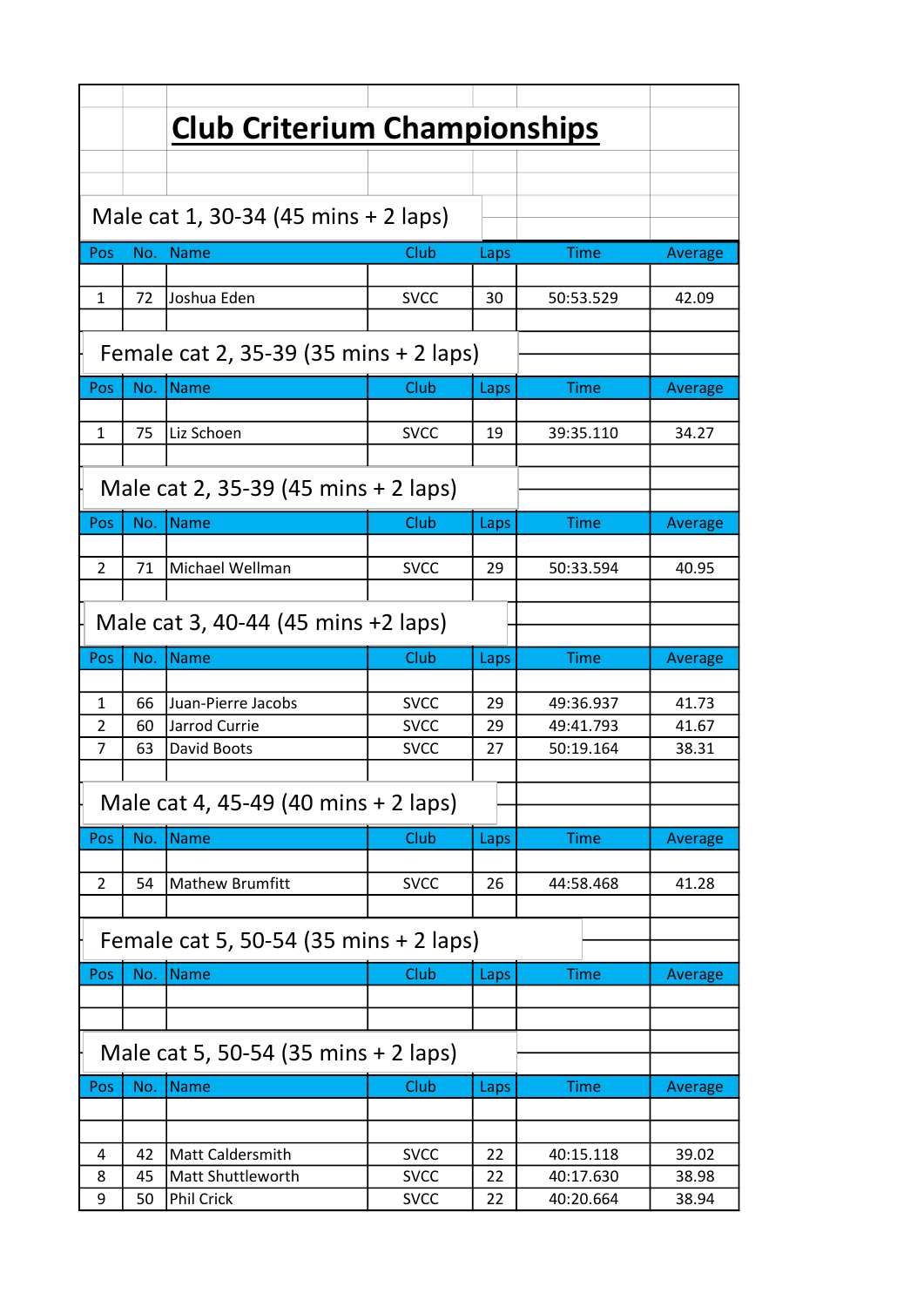| Female cat 6, 55-59 (30 mins + 2 laps) |     |                                          |             |      |                   |         |  |
|----------------------------------------|-----|------------------------------------------|-------------|------|-------------------|---------|--|
| Pos                                    | No. | Name                                     | Club        |      | Time              |         |  |
|                                        |     |                                          |             | Laps |                   | Average |  |
| $\mathbf{1}$                           | 72  | Suzie Gray (L)                           | <b>SVCC</b> | 16   | 35:22.466         | 32.30   |  |
|                                        |     |                                          |             |      |                   |         |  |
|                                        |     |                                          |             |      |                   |         |  |
| Male cat 6, 55-59 (35 mins + 2 laps)   |     |                                          |             |      |                   |         |  |
| Pos                                    | No. | <b>Name</b>                              | Club        | Laps | <b>Time</b>       | Average |  |
|                                        |     |                                          |             |      |                   |         |  |
| 3                                      | 37  | Jason Tattersall                         | <b>SVCC</b> | 21   | 40:21.904         | 37.15   |  |
| 6                                      | 36  | Dave Baker                               | <b>SVCC</b> | 21   | 40:23.290         | 37.13   |  |
| 8                                      | 38  | <b>Kerry Vlahos</b>                      | <b>SVCC</b> | 21   | 40:25.536         | 37.09   |  |
|                                        |     |                                          |             |      |                   |         |  |
|                                        |     | Male cat 7, 60-64 (30 mins + 2 laps)     |             |      |                   |         |  |
|                                        |     |                                          |             |      |                   |         |  |
| Pos                                    | No. | <b>Name</b>                              | Club        | Laps | Time              | Average |  |
|                                        |     |                                          |             |      |                   |         |  |
| 1                                      | 30  | Nicholas Steel                           | <b>SVCC</b> | 20   | 35:51.241         | 39.83   |  |
| 3                                      | 24  | Uwe Lovato                               | <b>SVCC</b> | 20   | 36:51.316         | 38.75   |  |
| 5                                      | 28  | Alister Smith                            | <b>SVCC</b> | 20   | 37:27.317         | 38.13   |  |
| 7                                      | 23  | <b>Georg Thierry</b>                     | <b>SVCC</b> | 19   | 36:35.655         | 37.07   |  |
| 9                                      | 26  | Gavin Tamblyn                            | <b>SVCC</b> | 19   | 37:44.487         | 35.95   |  |
| 10                                     | 22  | <b>Peter Grivell</b>                     | <b>SVCC</b> | 19   | 37:44.890         | 35.94   |  |
|                                        |     |                                          |             |      |                   |         |  |
|                                        |     |                                          |             |      |                   |         |  |
|                                        |     | Female cat 8, 65-69 (30 mins $+$ 2 laps) |             |      |                   |         |  |
| Pos                                    | No. | <b>Name</b>                              | Club        | Laps | <b>Time</b>       | Average |  |
|                                        |     |                                          |             |      |                   |         |  |
|                                        |     |                                          |             |      |                   |         |  |
|                                        |     |                                          |             |      |                   |         |  |
|                                        |     | Male cat 8, 65-69 (30 mins + 2 laps)     |             |      |                   |         |  |
| Pos                                    | No. | <b>Name</b>                              | Club        | Laps | <b>Time</b>       | Average |  |
|                                        |     |                                          |             |      |                   |         |  |
| 2                                      | 17  | <b>Greg Chivers</b>                      | <b>SVCC</b> | 18   | 35:25.445         | 36.28   |  |
| 4                                      | 16  | Frank Schoen                             | <b>SVCC</b> | 18   | 35:25.912         | 36.27   |  |
| 6                                      | 13  | <b>Richard Tormet</b>                    | <b>SVCC</b> | 18   | 37:14.096         | 34.52   |  |
| 7                                      | 19  | David Paul                               | <b>SVCC</b> | 17   | 35:27.695         | 34.23   |  |
| 8                                      | 15  | David Milne                              | <b>SVCC</b> | 16   | 37:14.280         | 30.68   |  |
|                                        |     |                                          |             |      |                   |         |  |
|                                        |     | Male cat 9, 70-74 (30 mins + 2 laps)     |             |      |                   |         |  |
| Pos                                    | No. | <b>Name</b>                              | Club        | Laps | <b>Time</b>       | Average |  |
|                                        |     |                                          |             |      |                   |         |  |
| 1                                      | 5   | Roscoe Shelton                           | <b>SVCC</b> | 16   | Transponder issue |         |  |
| 2                                      | 6   | Michael Dwyer                            | <b>SVCC</b> | 16   | 33:40.217         | 33.93   |  |
| 3                                      | 9   | Graham McLean                            | <b>SVCC</b> | 16   | 33:40.273         | 33.93   |  |
| <b>DNS</b>                             | 10  | David Barrett                            | <b>SVCC</b> |      |                   |         |  |